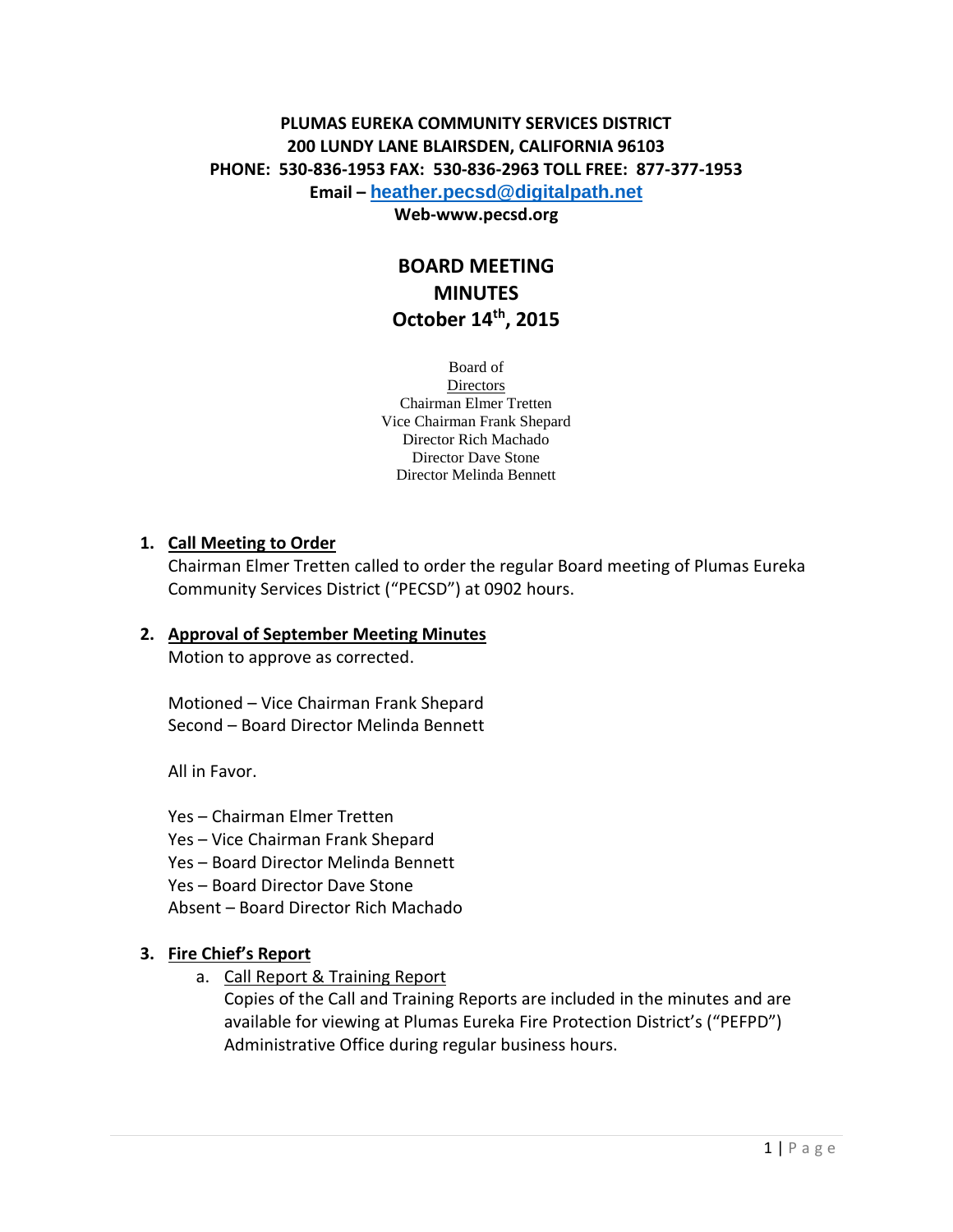Fire Chief Tom Forster is coordinating a second weekend class offered by the National Fire Academy, titled "New Fire Chief: Challenging Issues". This class will be hosted by Quincy Volunteer Fire Department ("QVFD") the weekend of November 21<sup>st</sup> thru November 22<sup>nd</sup>.

b. Personnel

Fire Fighter Dan Gearhart is no longer with PEFPD, Mr. Gearhart had moved to Graeagle last year and is currently serving on Graeagle Fire Protection District ("GFPD"); recruitment continues.

Assistant Fire Chief Bill Robinson coordinated Emergency Medical Services ("EMS") coverage for the four day Lost Sierra Hoedown held September 24<sup>th</sup> thru September 27<sup>th</sup> at the Ski Bowl in Plumas Eureka State Park. Fire Fighter John Sea was also on scene to assist.

Fire Chief Tom Forster gave a special thanks to Fire Fighter Jenni McGuire for her good work sewing patches on uniforms and Personal Protective Equipment ("PPE"). Ms. McGuire continues to organize EMS supplies and distribution among engines.

- c. Grant Update Nothing to report.
- d. Defensive Space

The 3rd Quarter Meeting for Plumas County Fire Chiefs Association ("PCFCA") was held Saturday, October 3<sup>rd</sup> at GFPD Station #1. PCFCA is getting involved in the state wide update of Public Resources Code No. 429 which relates to defensible space and Firewise Communities. Chief Forster serves as Secretary/Treasurer of PCFCA Board.

e. Firewise

A Firewise Committee Meeting was held at PEFPD on September 30<sup>th</sup> at 1:00 pm. At that meeting the Firewise Communities/USA Community Assessment for the Plumas Eureka Estates Community was accepted with minor corrections. This can be viewed at [www.pecsd.org](http://www.pecsd.org/) or at PEFPD's Administrative Office.

An informational Firewise Table was set up at the Pancake Breakfast held on September 5<sup>th</sup> by Vice Chairman Frank Shepard and Committee Member Dave Bauer. Plumas County Fire Prevention Specialist Sue McCourt, who was in attendance at the Committee Meeting, confirmed this would be accepted as PECSD's Annual Firewise Day. Vice Chairman Frank Shepard stated Ms. McCourt has been very helpful in this process.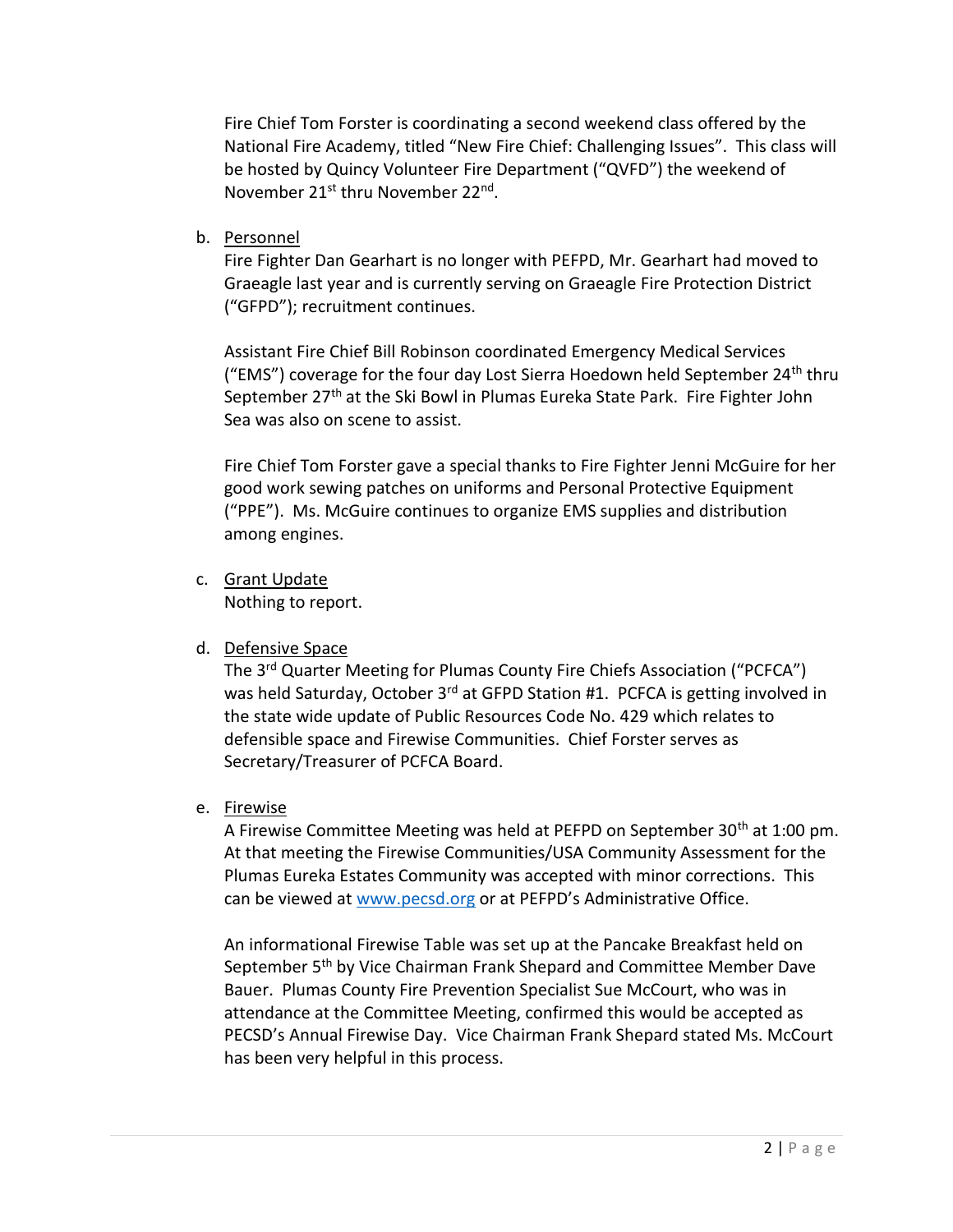Chief Forster stated the application to be recognized as a Firewise Community will be submitted to National Fire Protection Agency ("NFPA") soon. Fire Chief Tom Forster thanked Vice Chairman Frank Shepard for all his hard work.

f. Miscellaneous Nothing to report.

## **4. Arsenic Remediation Project**

a. Ray Kruth, Stantec Engineering was in attendance to go over the newest changes in the Draft Preliminary Engineering Report ("PER"). This report includes changes requested by State Water Resources Control Board, Division of Drinking Water ("SWRCB, DODW"). One of the suggestions from SWRCB, DODW was to "tie in" with Graeagle Land and Water ("GLW"). Mr. Kruth reported there has been no response as of yet from GLW's Owner Dan West. General Manager Frank Motzkus reported his last communication with GLW was Mr. West is waiting to hear back from the Public's Utility Commission ("PUC"). Chairman Elmer Tretten asked  $1<sup>st</sup>$  if Mr. Motzkus is keeping track of the attempts made to contact Mr. West and 2<sup>nd</sup> if SWRCB, DODW Representative Stephen Rooklidge has been kept informed. General Manager Frank Motzkus confirmed that both actions were being performed.

Homeowner Dave Yeargin presented the Board with a written report with comments and questions regarding the current Draft PER. Ray Kruth also received a copy and believes most of Mr. Yeargin's comments can be incorporated into the Draft PER.

Homeowner Brian Shewmake questioned why the Board was not considering placing an Arsenic Treatment Plant ("ATP") next to Well 2 located along Plumas Pines Golf Course ("Golf Course") near Hole #13. General Manager Frank Motzkus noted the new Draft PER addresses this issue.

The Draft PER lists Arsenic Remediation Project's completion date in June 2017, homeowner Dan Bastian was in attendance and expressed his concerns in which the date listed is past the Environmental Protection Agency's ("EPA") completion deadline of November 1, 2016. Mr. Bastian believes SWRCB, DODW is pushing PECSD to "tie in" with GLW and asks the Board to continue to pursue a meeting with Dan West. Vice Chairman Frank Shepard asked if Dan Bastian would be interested in attending this meeting, Mr. Bastian confirmed he would.

Ray Kruth's suggestion to the Board is to send the current Draft PER to Stephen Rooklidge for comments and suggestions. Mr. Kruth will then present the Board with those changes at November  $11<sup>th</sup>$ 's Board Meeting.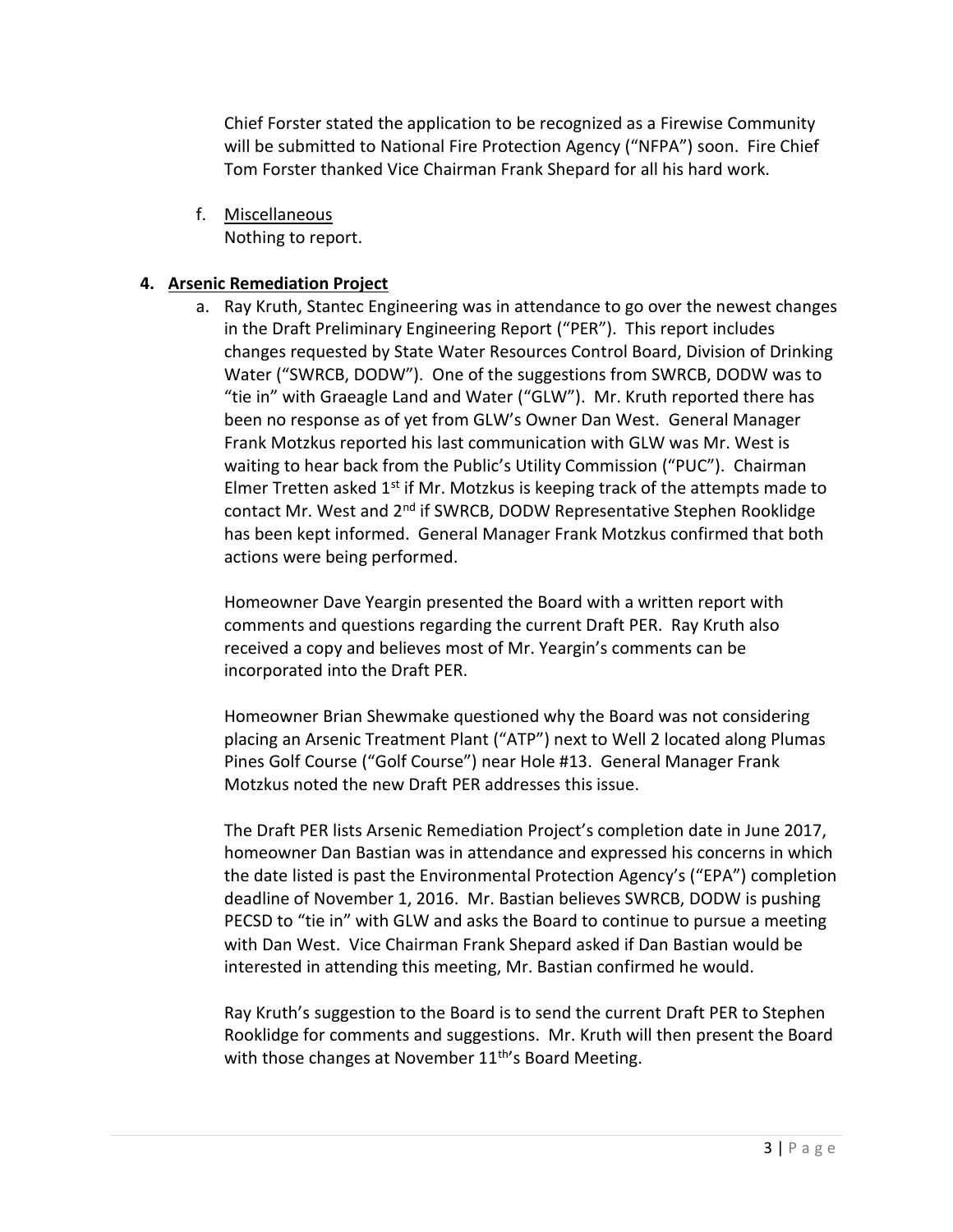It was the sense of the Board to send the current Draft PER to Stephen Rooklidge for comments and suggestions with a cover letter stating PECSD is pursuing a meeting with GLW.

b. The Board received a Proposal for Arsenic Removal Pilot Services from Blueleaf Incorporated. Mr. Kruth confirmed Mr. Rooklidge confirmed SWRCB, DODW will accept the Pilot Study to be completed in January 2016.

Mr. Bastian noted the previous Pilot Study completed in April 2013 included items listed in Blue Leaf Incorporated's Proposal, meaning Stantec Engineering's previous contract for the pilot study had not been completed. Mr. Bastian feels Stantec Engineering should finish the job. The Board instructed General Manager Frank Motzkus to contact Stantec Engineering for possible compensation from the previous Pilot Study.

c. Motion to move forward through Step 3 of Arsenic Removal Pilot Services contingent of a cancelation clause.

Motioned – Board Director Dave Stone Second – Vice Chairman Frank Shepard

d. Roll Call Vote

Clerk of the Board Heather Kotrc conducted a roll call vote.

Yes – Chairman Elmer Tretten Yes – Vice Chairman Frank Shepard Yes – Board Director Melinda Bennett Yes – Board Director Dave Stone Absent – Board Director Rich Machado

### **5. Recycle Feasible Study Report**

The Board received PECSD's Recycle Feasible Study Report drawn up by Bastian Engineering at the September  $9<sup>th</sup>$  Board Meeting to review. The study is in preparation for possible future funding. Board Director Dave Stone stated it is a well-organized report however, if you are to submit a project to the State to obtain grants you need to show some kind of benefits to the State. It was in the opinion of Mr. Stone that none of the alternatives listed in the study showed any benefits. Mr. Stone asked General Manager Frank Motzkus if the report met the request to the degree that PECSD should make full payment to Bastian Engineering. Mr. Motzkus confirmed it did meet the request.

Motion to accept the report.

Motioned – Vice Chairman Frank Shepard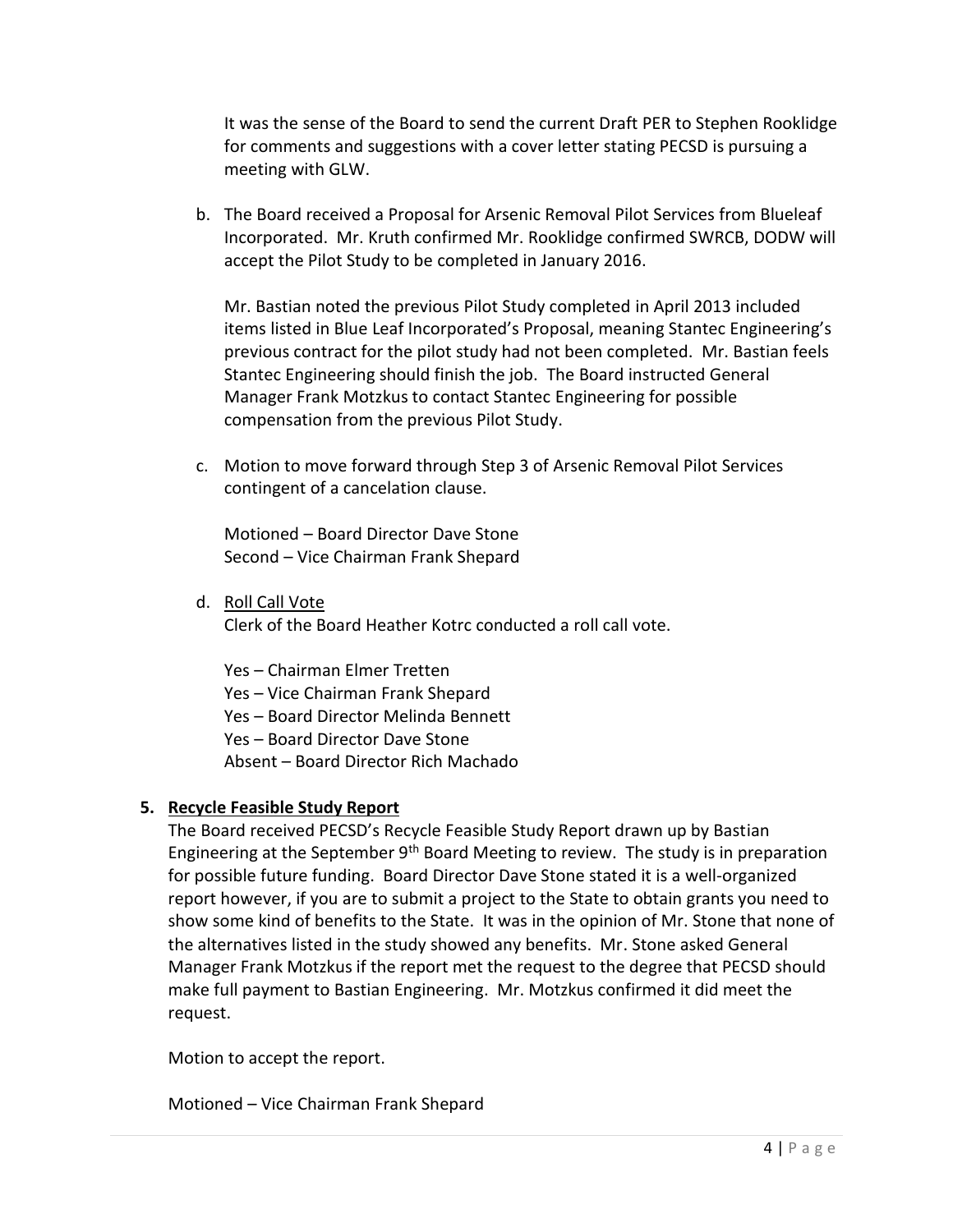Second – Board Director Melinda Bennett

All in Favor.

Yes – Chairman Elmer Tretten Yes – Vice Chairman Frank Shepard Yes – Board Director Melinda Bennett Yes – Board Director Dave Stone Absent – Board Director Rich Machado

### **6. Operations Report**

- a. PECSD has stopped reclaiming water with the Golf Course at Unit #6.
- b. A tank house pump was clogged, that clog has now been cleared.
- c. Wastewater Treatment Plant ("WWTP") #6 had a pump plug up, that plug has been cleared out and WWTP #6 is back on line.
- d. WWTP #7 had a control float problem with the effluent tank, Operations Manager Lew Prince and Operator Jamar Tate have since mitigated the problem.
- e. Dollard Electric will be wiring the new backup generator by the end of this week, once this is done Bi State Propane will fill the tank. The generator will need to be inspected by Plumas County's Building Inspector. Operations Manager Lew Prince anticipates the Backup Generator Project to be completed by November 11<sup>th'</sup>s Board Meeting.
- f. Operations Manager Lew Prince and Operator Jamar Tate have inspected eight (8) out of the nine (9) parcels connected to Madora Lake Leach Field. The one (1) remaining parcel needs to contact PECSD to schedule inspection.
- g. Mr. Prince and Mr. Tate flushed the water main in Eureka Springs due to a customer complaint. Mr. Prince stated if a customer has an issue with the water quality to be sure to contact PECSD's administrative office for resolution.
- h. Operations Manager Lew Prince has scheduled with Graeagle Chevron an annual service for the White Ford.
- i. Mr. Prince and Mr. Tate have installed a new toilet in the front bathroom.
- j. Alliance Workforce employee Shannon Eccles has been "cleaning up" the Sequoia Park area, Operations Manager Lew Prince has donated his personal trailer to haul piles up to Dynamite Hill Leach Field ("DHLF").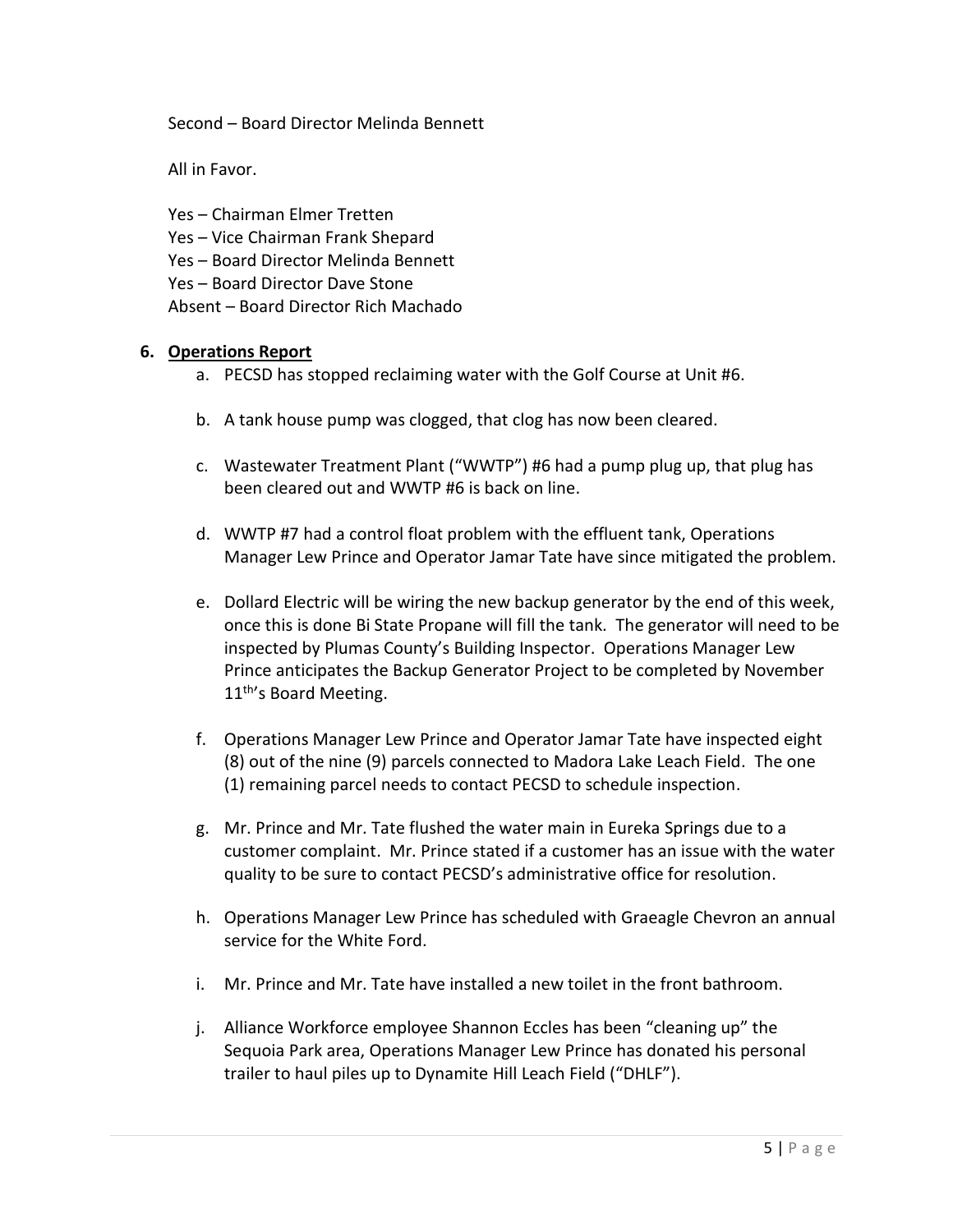- k. Plumas Sierra Rural Electric Cooperative had a tree cut down on East Ponderosa Drive and left the rounds. At September's Board Meeting it was the consensus of the Board to instruct Operations Manager Lew Prince to contact the Elks Lodge to donate the rounds. The Elks Lodge has collected most of the rounds, Mr. Prince will be contacting them to collect the remaining rounds.
- l. WWTP #7 Lift Station had a float problem which burned up a pump. That pump is currently in Reno, Mr. Prince is waiting for a repair quote.
- m. Operations Manager Lew Prince has switched the fields at Dynamite Hill Leach Field ("DHLF"), this is done seasonally.
- n. Waters Vacuum Truck Service hydro-flushed all sewer mains and manholes in Area 2. Area 2 includes Sequoia Circle, Jacks Court, Cottonwood Drive, Evergreen Circle and Cedar Lane.

### **7. Caley Electric**

- a. The Board received a Proposal to replace an existing sewer lift controller for WWTP #6 from Caley Electric.
- b. Motion to approve. Motion to approve installation of sewer lift controller.

Motioned – Board Director Dave Stone Second – Vice Chairman Frank Shepard

All in favor.

Yes – Chairman Elmer Tretten Yes – Vice Chairman Frank Shepard Yes – Board Director Melinda Bennett Yes – Board Director Dave Stone Absent – Board Director Rich Machado

### **8. Robert W. Johnson's Contract**

- a. The Board received Auditor Robert W. Johnson's Proposal for a three year contract, which is up for review. General Manager Frank Motzkus stated the biggest addition is the increase in travel costs.
- b. Motion to approve. Motion to approve contract.

Motioned – Vice Chairman Frank Shepard Second – Board Director Dave Stone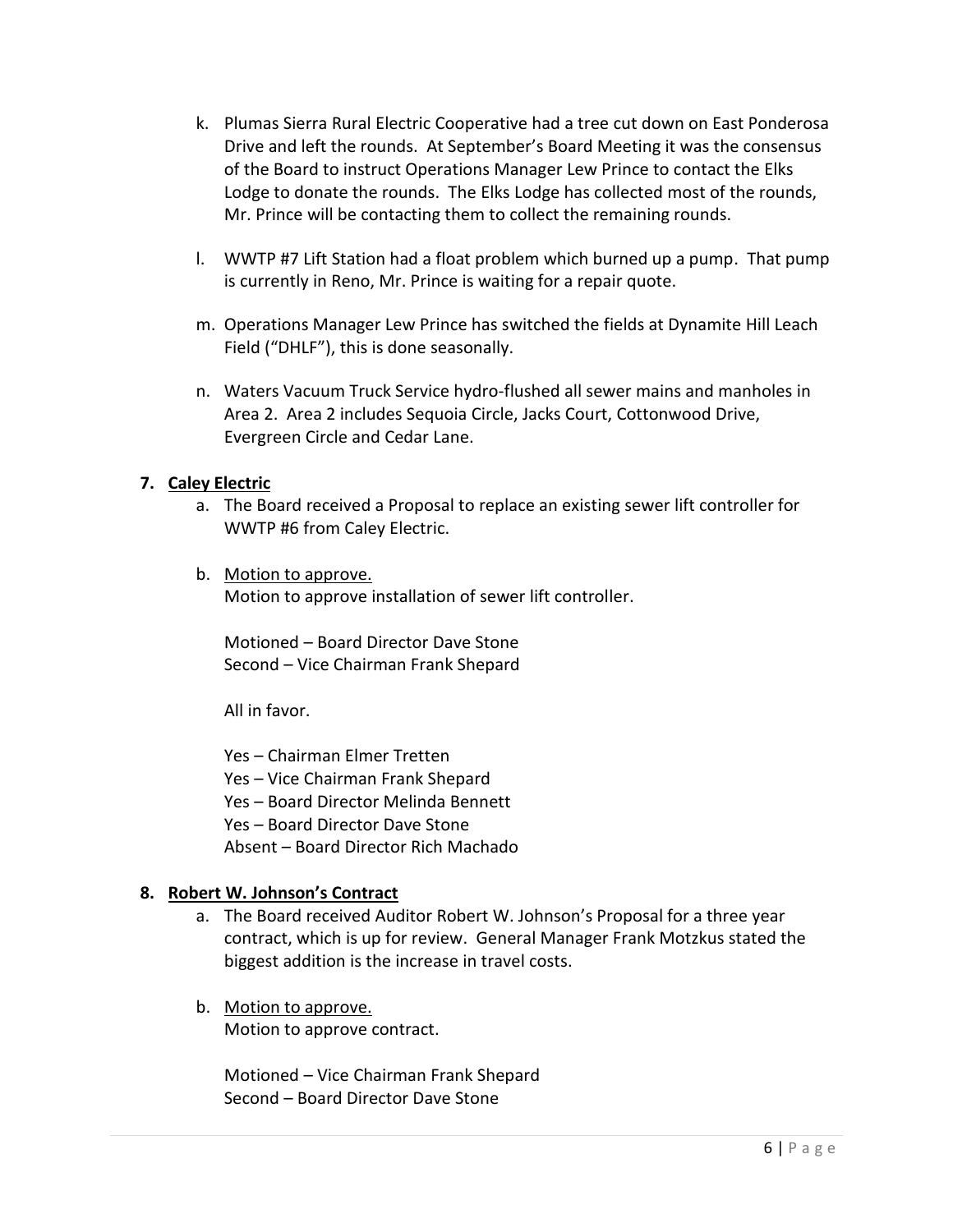All in favor.

Yes – Chairman Elmer Tretten Yes – Vice Chairman Frank Shepard Yes – Board Director Melinda Bennett Yes – Board Director Dave Stone Absent – Board Director Rich Machado

# **9. Special Districts Report**

California Special Districts Association ("CSDA") is having a Board Election for the seat who represents PECSD in Plumas County, the Board received the candidate information.

It was reported at September 9<sup>th</sup>'s Board Meeting Plumas Community Services District Association ("PCSDA") was putting on a "Best Management Practices" workshop on October 5<sup>th</sup>, that meeting has been cancelled due to medical issues. PCSDA will be working on rescheduling this workshop, General Manager Frank Motzkus stated it will be held possibly early next year.

PCSDA's next meeting will be on 11/18/2015 at 1:00 pm at the Quincy Library.

### **10. Accounts Receivable Report**

a. Liens

Administrative Manager Heather Kotrc reported one (1) lien had been paid in full.

b. 2<sup>nd</sup> Shut Off Notices

2<sup>nd</sup> Shut Off Notices were mailed out October 1<sup>st</sup> by Administrative Manager Heather Kotrc.

### **11. Committee Report**

- a. Personnel Nothing to report.
- b. Recreation Nothing to report.
- c. Emergency Preparedness Nothing to report.
- d. Water Conservation
	- I. PECSD is mandated by the State of California to report water conservation from the months of June 2015 thru November 2015 compared to June 2013 thru November 2013. General Manager Frank Motzkus presented the Board with these reports. The reports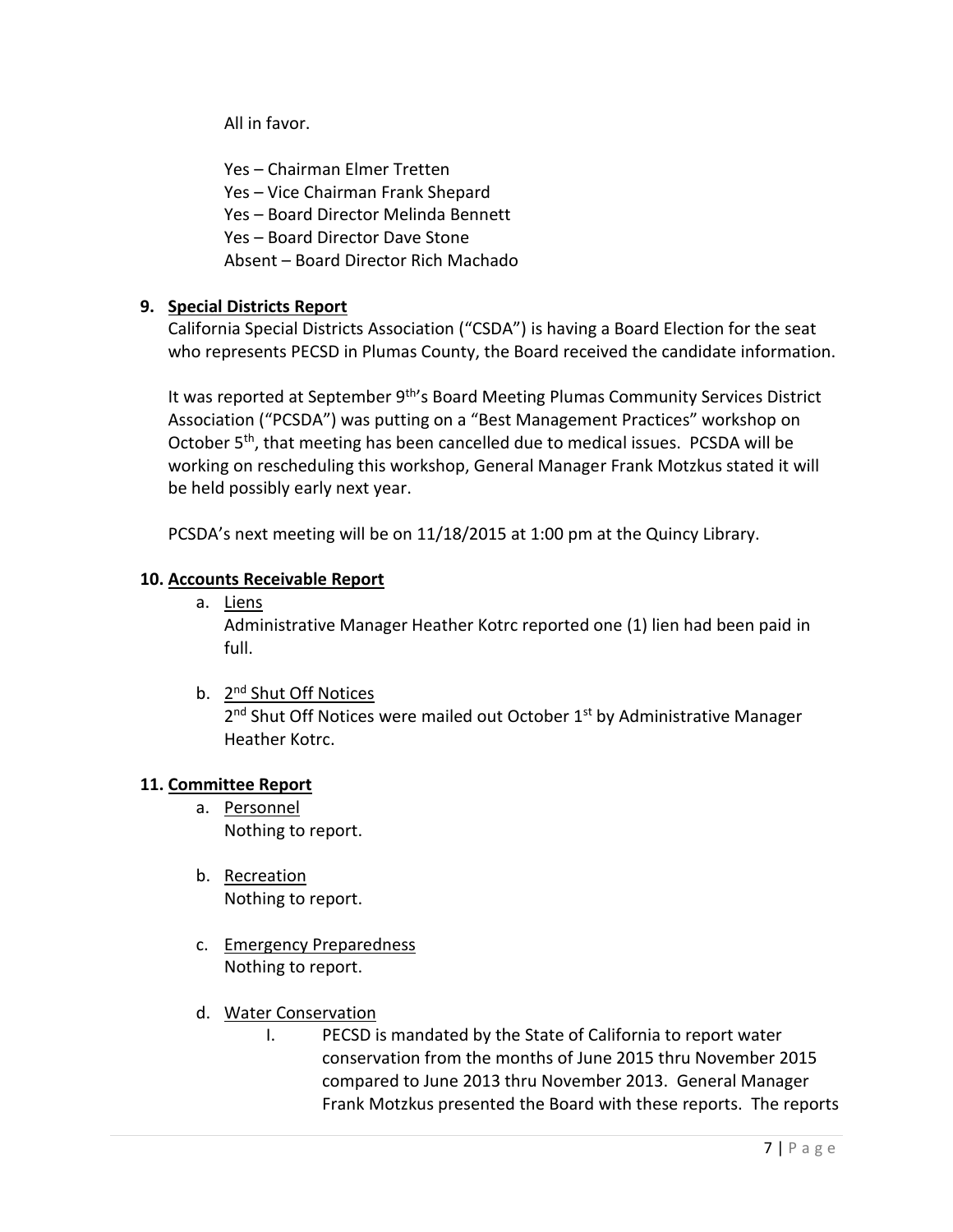show a savings of 26% in the month of September 2015 compared to September 2013.

- II. The Board discussed changing PECSD's current Water Conservation Stage II to Stage I. General Manager Frank Motzkus stated as PECSD is mandated by the State of California to report water conservation thru the month of November, it seems Stage II should stay in place at least till then. It was the Consensus of the Board to remain in Stage II.
- e. Benefits

General Manager Frank Motzkus handed out to PECSD's employees Special District Risk Management ("SDRMA") enrollment forms and gave a deadline of October 21<sup>st</sup> to hand them into Administrative Manager Heather Kotrc.

f. Insurance

General Manager Frank Motzkus received two different options for Liability Insurance Renewals for PECSD and PEFPD. Mr. Motzkus requested the Board for direction in reviewing the policies to possibly save the District money. Mr. Motzkus asked if homeowner Michael Peters could give his insight in the matter. It was the consensus of the Board to direct Mr. Motzkus to consult with Mr. Peters.

g. Firewise

*This agenda item was discussed under Agenda Item #3, section #E.*

### **12. Goals & Objectives**

Nothing to report.

### **13. General Manager's Report**

a. The Board reviewed Fiscal Year 2015/2016 September Financial Reports. General Manager Frank Motzkus reported percentages spent in Operations and Management ("O&M") Budget, these are as follows:

| Year to Date Target | 25.0% |
|---------------------|-------|
| Water               | 24.6% |
| Wastewater          | 21.5% |
| Fire                | 16.9% |
| Consolidated        | 21.9% |

Chairman Elmer Tretten and Vice Chairman Frank Shepard noted "Fire" should not be included in the O&M Consolidated Report. General Manager Frank Motzkus and Administrative Manager Heather Kotrc made a note of the change requested.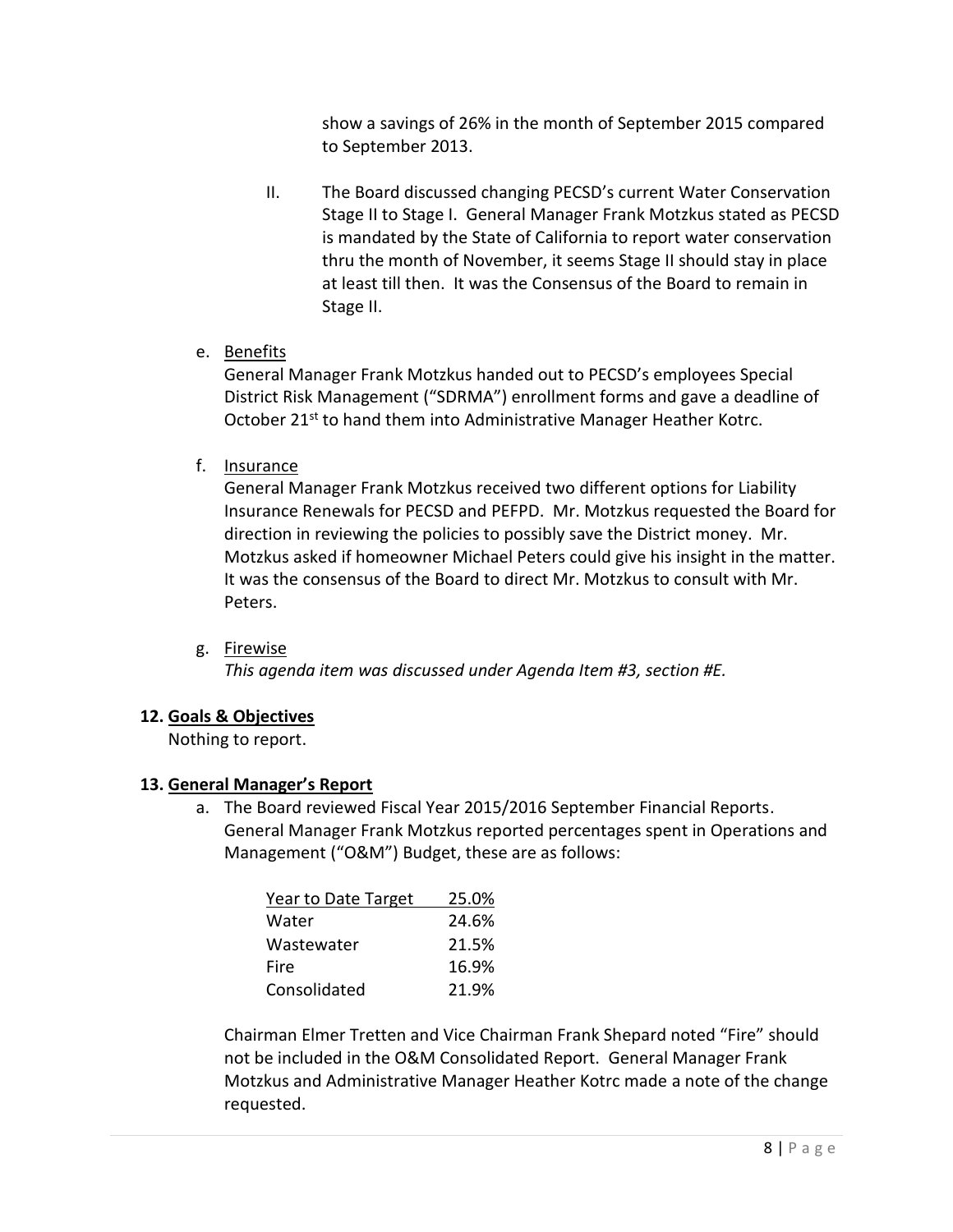I. Motion to accept as presented.

Motioned – Vice Charmain Frank Shepard Second – Board Director Melinda Bennett

All in favor.

Yes – Chairman Elmer Tretten Yes – Vice Chairman Frank Shepard Yes – Board Director Melinda Bennett Yes – Board Director Dave Stone Absent – Board Director Rich Machado

*Clerk's Note: Fire Chief Tom Forster excused himself from the Regular Board Meeting at 1115 hours.*

- b. Miscellaneous
	- I. Cantella Investments Financial Advisor Mark Edelman, who specializes in Certificate of Deposits ("CDs") has been in contact with General Manager Frank Motzkus. Mr. Motzkus requested from the Board a direction to possibly place monies into a CD or leave the monies in Local Agency Investment Fund ("LAIF"). The Board will consider this in the future.
	- II. Upcoming Dates October 26<sup>th</sup> thru October 30<sup>th</sup> General Manager Frank Motzkus is planning on taking time off for a home project. November 3rd General Manager Frank Motzkus will be out of the office.
	- III. General Manager Frank Motzkus reminded the Board and the Public "Elections are coming up, please do not forget to vote."
	- IV. General Manager Frank Motzkus presented the Board with a map showing how many properties PECSD owns and what properties PECSD is responsible for. Board Director Rich Machado requested this map from Mr. Motzkus. Homeowner Dave Yeargin stated Mr. Machado also requested this information from him. Mr. Yeargin informed Mr. Motzkus' map was missing some information. Mr. Motzkus stated he will contact Mr. Machado to compare the information.